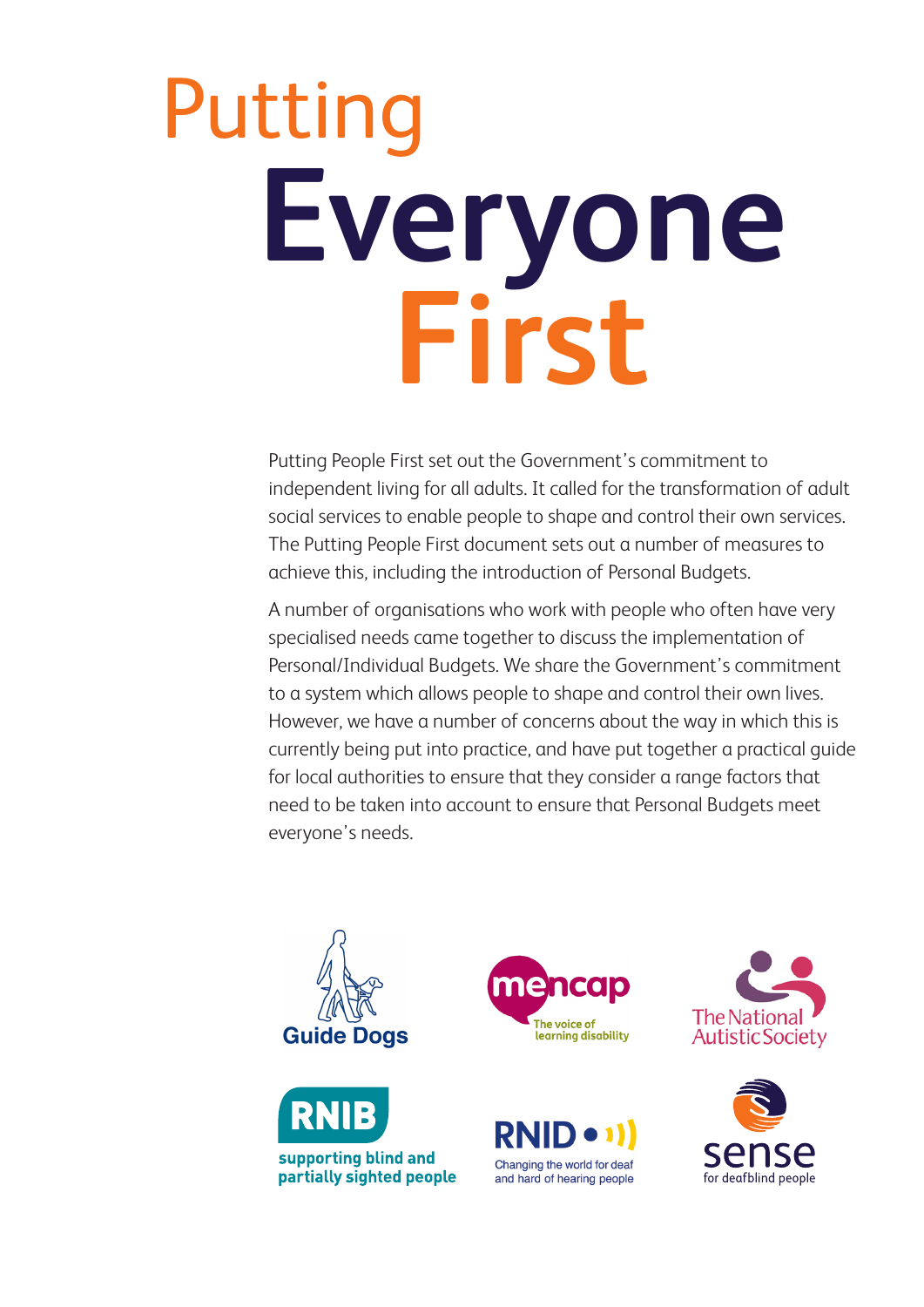The guide is separated into seven sections as follows:

- A) Is a RAS needed?
- B) The role of a RAS
- C) Ensuring equity in the process
- D) Questionnaire design
- E) Piloting questionnaires
- F) Funding allocations and specialist support services
- G) Self-Assessment Questionnaires and Support Planning

# **A. Is a RAS needed?**

The allocation of appropriate funds to a Personal or Individual Budget is critical to its success. There is little point in people being given control of an inadequate budget – this does not give a person the power to shape services to meet their needs. In many ways the use of a standardised questionnaire does not represent a personalised approach. It is worth authorities being aware that there are potential pitfalls with the Resource Allocation System (RAS) process and that there are other approaches.

Some authorities have taken an "outcomes focussed" approach, which takes people's aspirations for their lives as its starting point. The evaluation of the Individual Budget pilots concluded that there was no consensus about the benefits of RAS questionnaires and called for a debate about the relative merits of RAS, outcomes focussed approaches and the system currently used for direct payments allocations. In the absence of a national debate, we believe that the first issue authorities should consider is whether developing a RAS self-assessment questionnaire is the approach they want to take.

# **B. What is the role of a RAS?**

A standard questionnaire is unlikely to be able to take account of the needs of everyone in a personalised way. Attempts to do this result in very long and complex RAS questionnaires. The RAS, if used, should give an indicative amount early in the process. However, after full assessment and support planning, this amount is likely to have to be adjusted to take account of some of the issues set out below. The simpler the RAS, the more often adjustments are likely to be needed.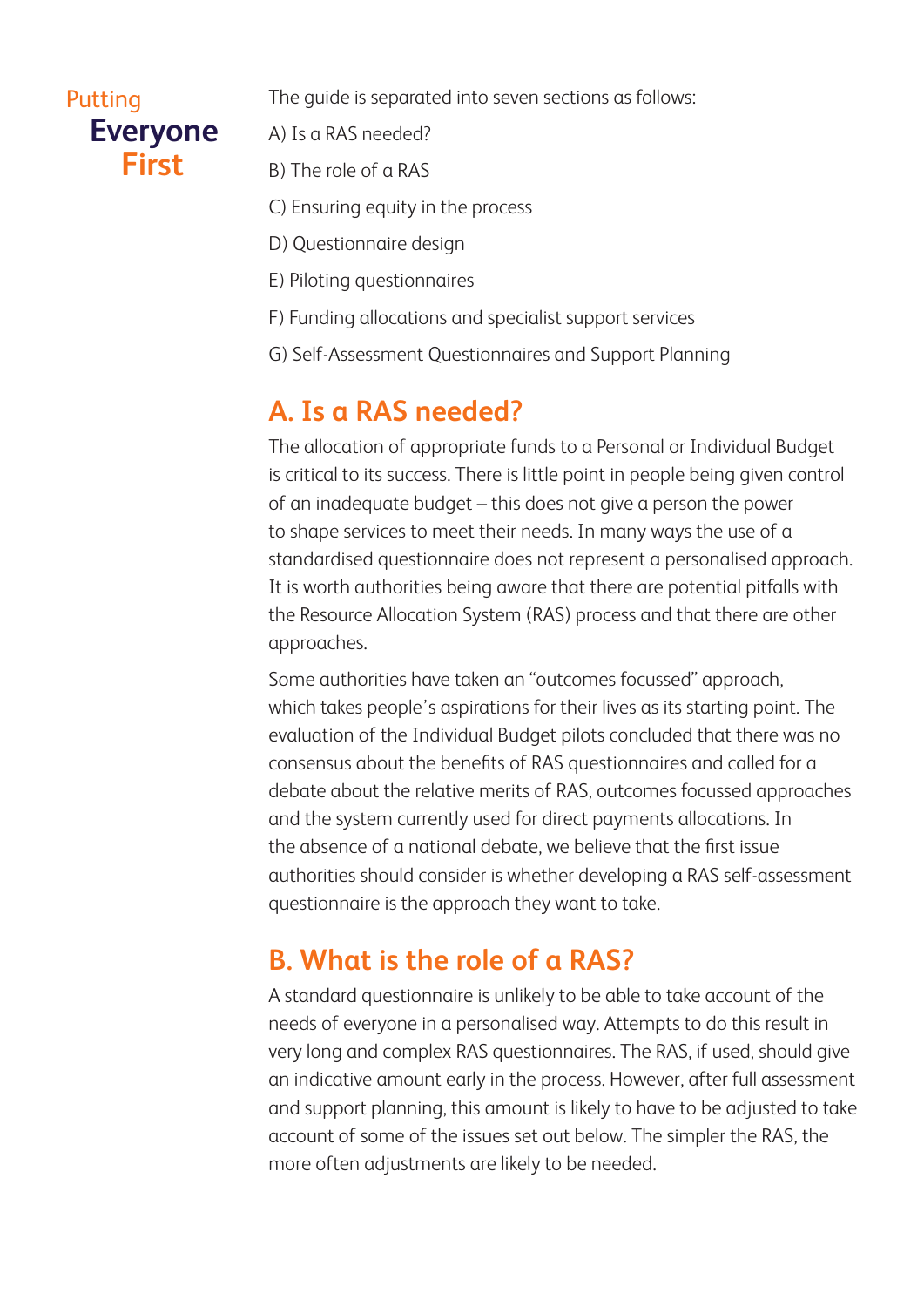# **C. Ensuring equity in the process**

The way in which questions are asked, either in a self-assessment questionnaire or verbally during assessment and support planning, can inadvertently create difficulties for certain individuals. The checklist below sets out some of these issues, although it is not intended as an exhaustive list.

A personalised approach to assessment and support planning should be better able to meet the needs of everyone. However, our organisations are aware of some key issues that may mean the system fails to deliver for some individuals.

#### **1. Communication support needs**

People may require communication support for a range of reasons. They may need an advocate or support from their family or carers to help facilitate meaningful communication if they have an autism spectrum disorder, dementia, a mental health problem or a learning disability, an interpreter if they have a sensory impairment or equipment if they have a disability affecting speech. Communication needs can relate to communication with others, understanding others' communication or both.

**n** Will your assessment and support planning process adequately **address communication support needs?**

## **2. Mobility**

Questions on mobility need to look beyond whether someone can physically move around their home or travel outside the home. For example, those with an autism spectrum disorder or a learning disability may have no physical impairments, but need support to plan and undertake a journey. Someone with an anxiety-related mental health problem or obsessive-compulsive disorder may need a supporter to reduce anxiety or to minimise routines that have an impact on the time it takes to leave the house. Someone with sight loss may get around a familiar environment with minimal difficulty, but busy streets or unfamiliar routes may be impossible. A person with profound hearing loss may find it difficult to use public transport because they cannot hear announcements. A frail older person may know how to plan the journey but be concerned about places to rest on the route.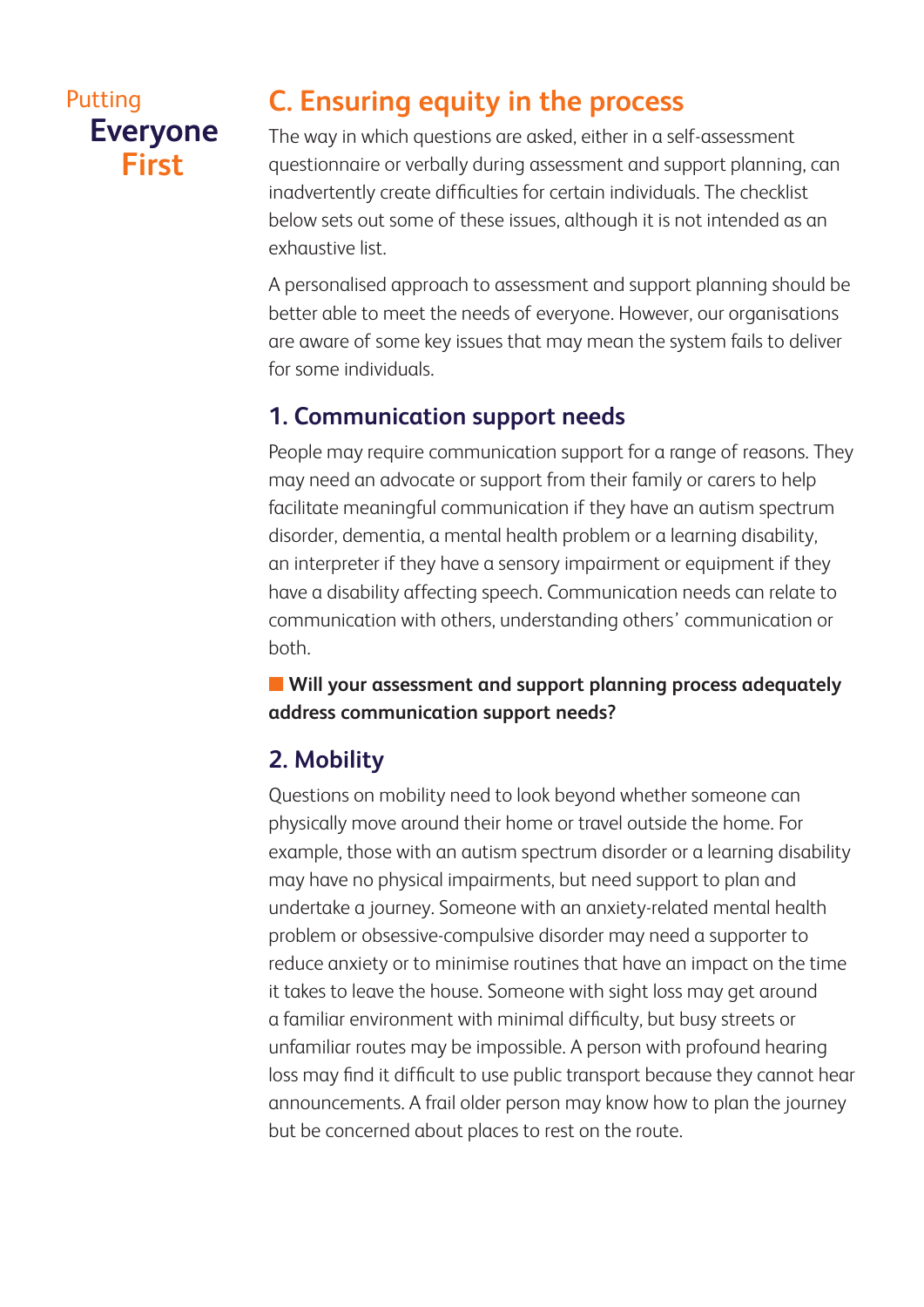**n** Does the process include both mobility around the home and **travel outside the home, including transport?**

**n** Do questions assume that the only people who have difficulty **with mobility are those with a physical disability? Or are other needs taken account of, such as visual impairment, memory problems, learning disability, mental health problems or autism spectrum disorder, including, for example, support to read timetables, identify the right bus or get to the bus stop safely?**

## **3. Personal safety**

There should be consideration of personal safety outside the home. For example, some people may lack a sense of danger or be socially naïve and allow strangers to take advantage of them.

#### **n** Is the personal safety of those who may need support in the **community taken into account?**

#### **4. Access to information**

Information is vital to daily living. People may need support with access to information because they need different formats such as large print Braille, audio, British Sign Language or easy read documents, or because they need support to understand that information, or communication support.

#### **n** Is access to information taken into account?

#### **5. Prompting**

A number of people accessing social services require support to carry out daily living tasks, such as getting up and dressed, making themselves a meal and doing housework. The support required may not only be physical in nature.

People with an autism spectrum disorder, a learning disability or who have mental health problems may be physically able to dress themselves or cook themselves dinner, but may need instructions or prompting to do so.

Does the process take account of the needs of people who, whilst physically capable of carrying out tasks, require prompting to do so?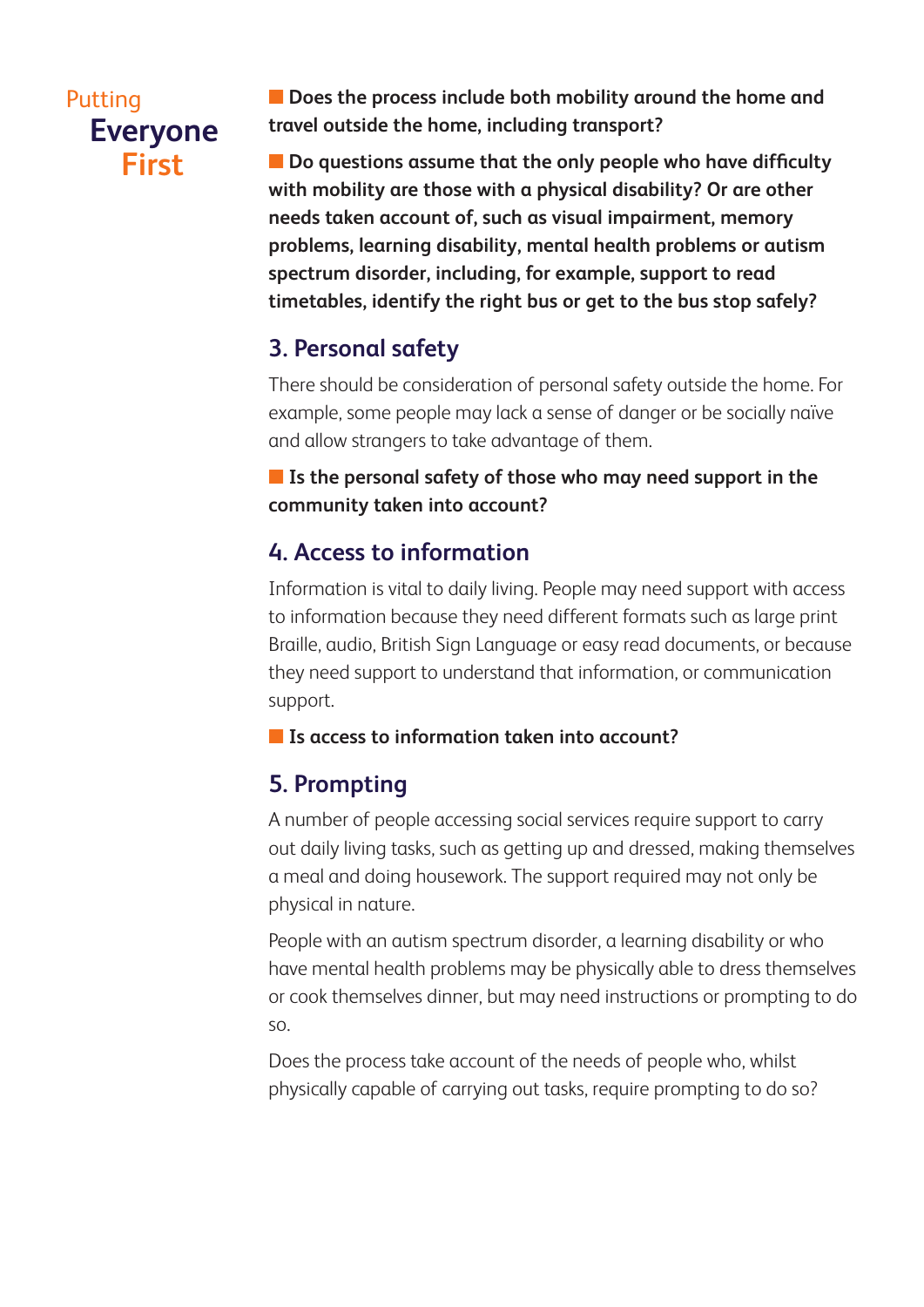#### **6. Variable needs**

The process needs to work for people who sometimes, perhaps only occasionally, need support.

People with fluctuating conditions find it hard to know if they should answer the questions according to the experiences they have on "good days" or "bad days".

For people with visual impairment, the degree of difficulty they face may well fluctuate depending on lighting conditions, either because of lighting in different locations, dark winter evenings or glare from low sun at some times of year.

Some people have emergency support needs. For example, people with high functioning autism or Asperger Syndrome may be able to lead relatively independent lives, but would need support if something happens that is seemingly minor (such as a light bulb blowing) but very distressing to the individual. People with mental health problems may require support in a crisis but may not otherwise demonstrate a need for support.

**n** Are emergency support needs included in the process?

■ Is it made clear to those with fluctuating conditions or whose **needs vary how they should approach the process?**

# **D. Questionnaire design**

## **7. Questionnaire wording**

When developing a self-assessment questionnaire, local authorities should ensure that it is clear what is being asked in every case.

It should be recognised that imagining what their life might be like without support will be a difficult concept for some people, particularly those with an autism spectrum disorder. It should therefore be ensured that parents and carers are able to support people to fill out the selfassessment survey. Advocates should also be made available to those who need them.

Questions in the format: "All the time, once or twice a day, once or twice a week, occasionally, never" can cause difficulties if not worded well. Do you need help with shopping all the time, or only once or twice a week because you only shop once or twice a week?

**n** Are all the questions clear and unambiguous?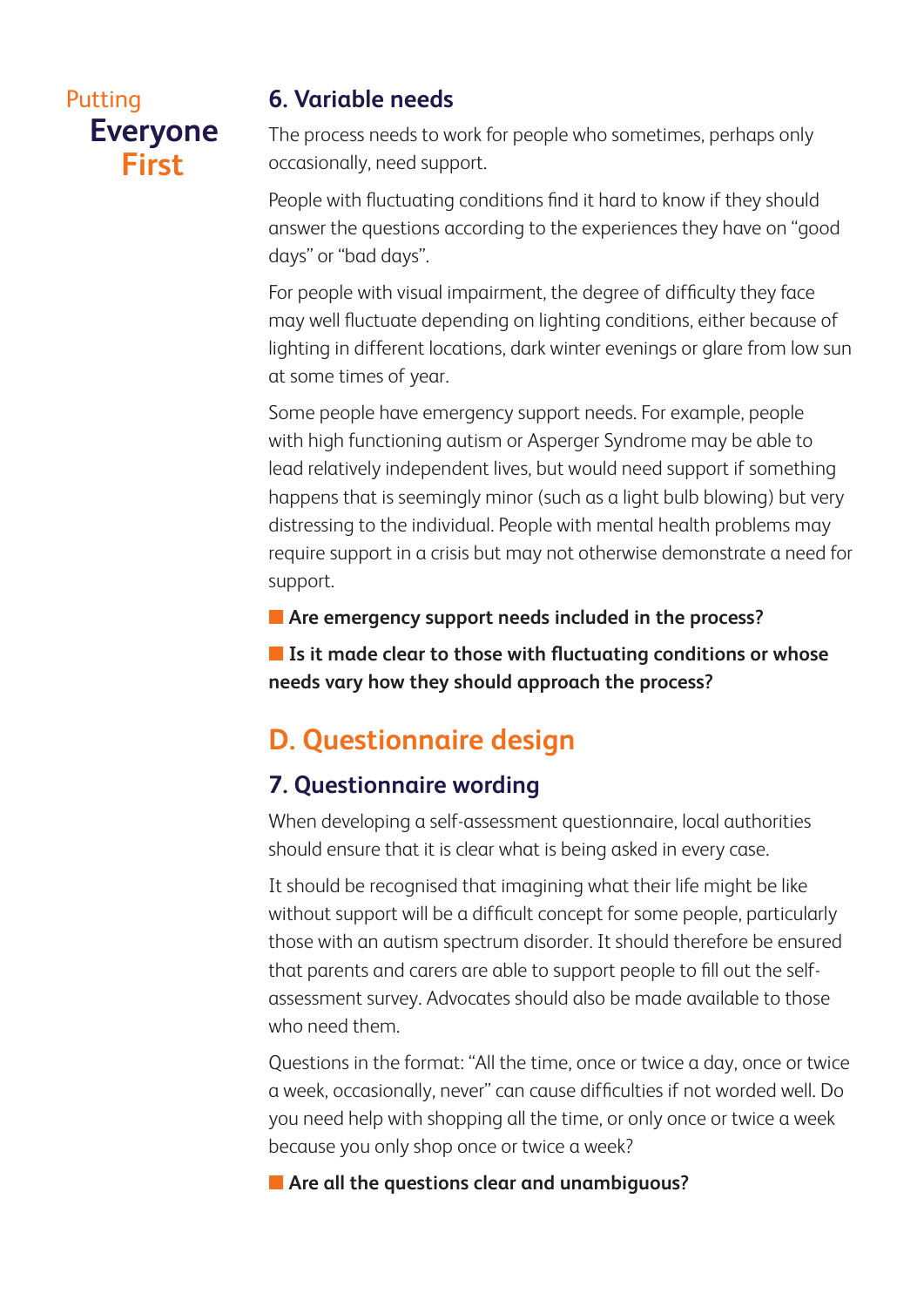# **E. Piloting questionnaires**

#### **8. Pilots**

Piloting self assessment questionnaires with disabled and older people before they are put into use is the most effective way to identify inadvertent problems. It is essential to pilot with as wide a range of people as possible as different people will have different issues with wording.

Has the questionnaire been piloted by people with:

- Physical disabilities?
- Learning disability of different levels?
- Mental health problems or lack of capacity due to dementia, or other similar condition?
- Sensory loss including visual impairment, hearing impairment and dual sensory loss?
- Those who have used support services for some time and those with new needs?
- Autism spectrum disorders?
- Fluctuating conditions including mental health problems?
- People whose first language is not English (including those who use sign language)?
- People from key minority communities in your area?
- People living in rural and urban parts of your area (if relevant)?

# **F. Funding allocation and the cost of specialist services**

## **9. Specialist services**

Some people's needs will inevitably be more expensive to meet than others', for example because they have unusually complex needs, or need support from more than one person.

For some people, support will be provided by a PA, who needs some basic skills, but usually not specific training or a professional qualification. For others, professional support is required, which comes at a higher cost. This might be people with profound and multiple disability, an autism spectrum disorder or sensory impairments requiring specialist language skills.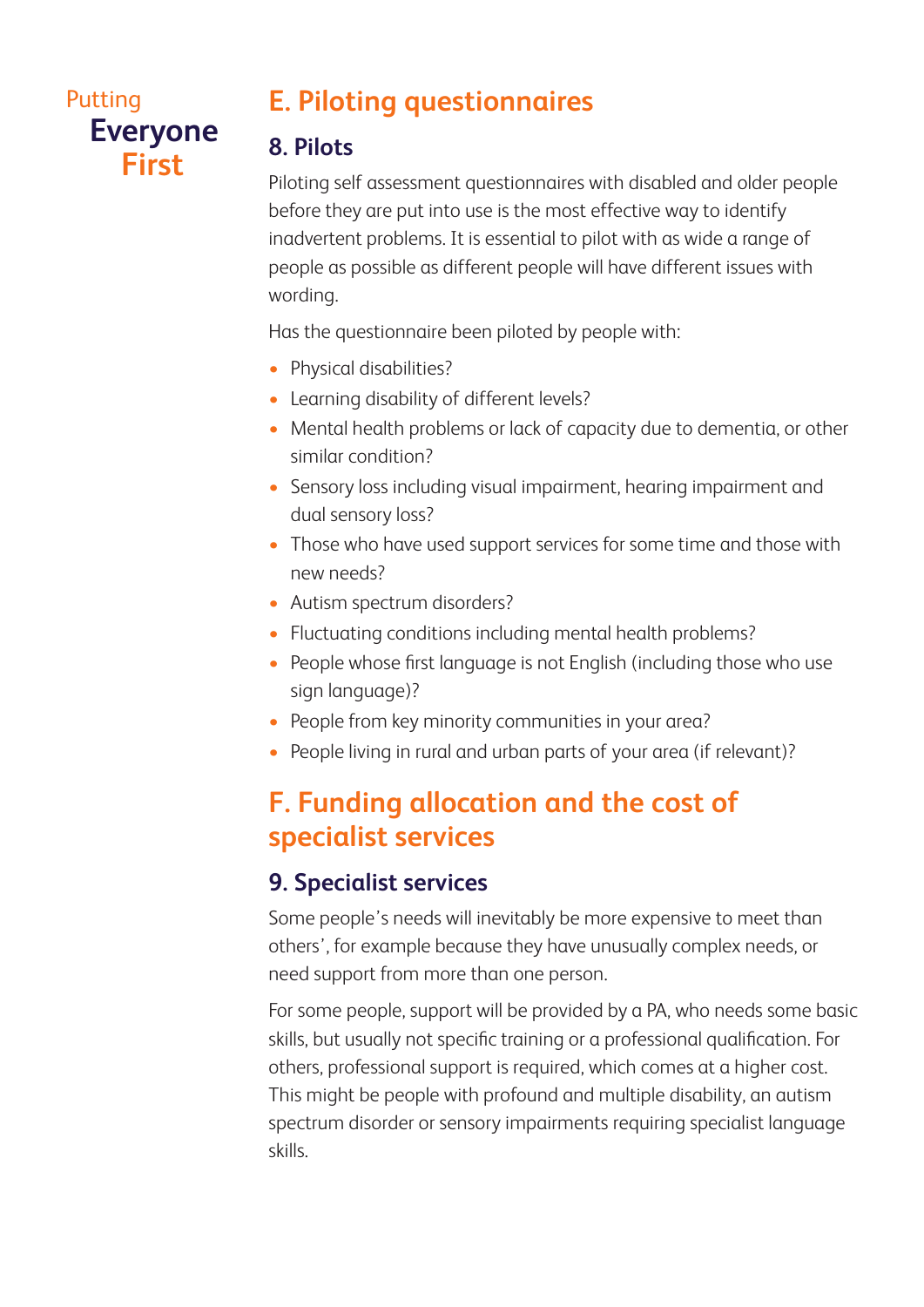Local authorities have a duty to provide services which meet the assessed needs of an individual. The amount of money allocated to a Personal Budget must be sufficient to meet eligible needs, even if this is significantly greater than the indicative amount calculated by the RAS. There must be no maximum allocation.

■ Does the system take account of the different costs of specialist **services. And those with very high and complex needs?** 

**n** Is it implied that there is a maximum possible budget? Is it **made clear that the RAS gives on indicative amount or does the paperwork imply that this is fixed?**

**n** How are funds allocated to people who only need to access **them in an emergency?**

#### **10. Brokerage**

Is brokerage free at the point of access available in your area or are people expected to purchase it with their budget allocation? If the latter then the Personal Budget must include an allocation of funds for brokerage for those who need it. If not, these people will have less support available to them to live independently.

# **G. Self-assessment questionnaires and support planning**

Local authorities need to be clear about the process for completing questionnaires and what support people may need. Self-assessment works well for those who have been in receipt of support for many years and have a clear idea of their personal aspirations and support needs. Others may need support, which may include advocacy, support from family or social worker, accessible information and communication support. Local authorities have a duty to assess those in need of support, including those who would not be eligible for council funded services. The process must include an assessment by a professional for those who want one.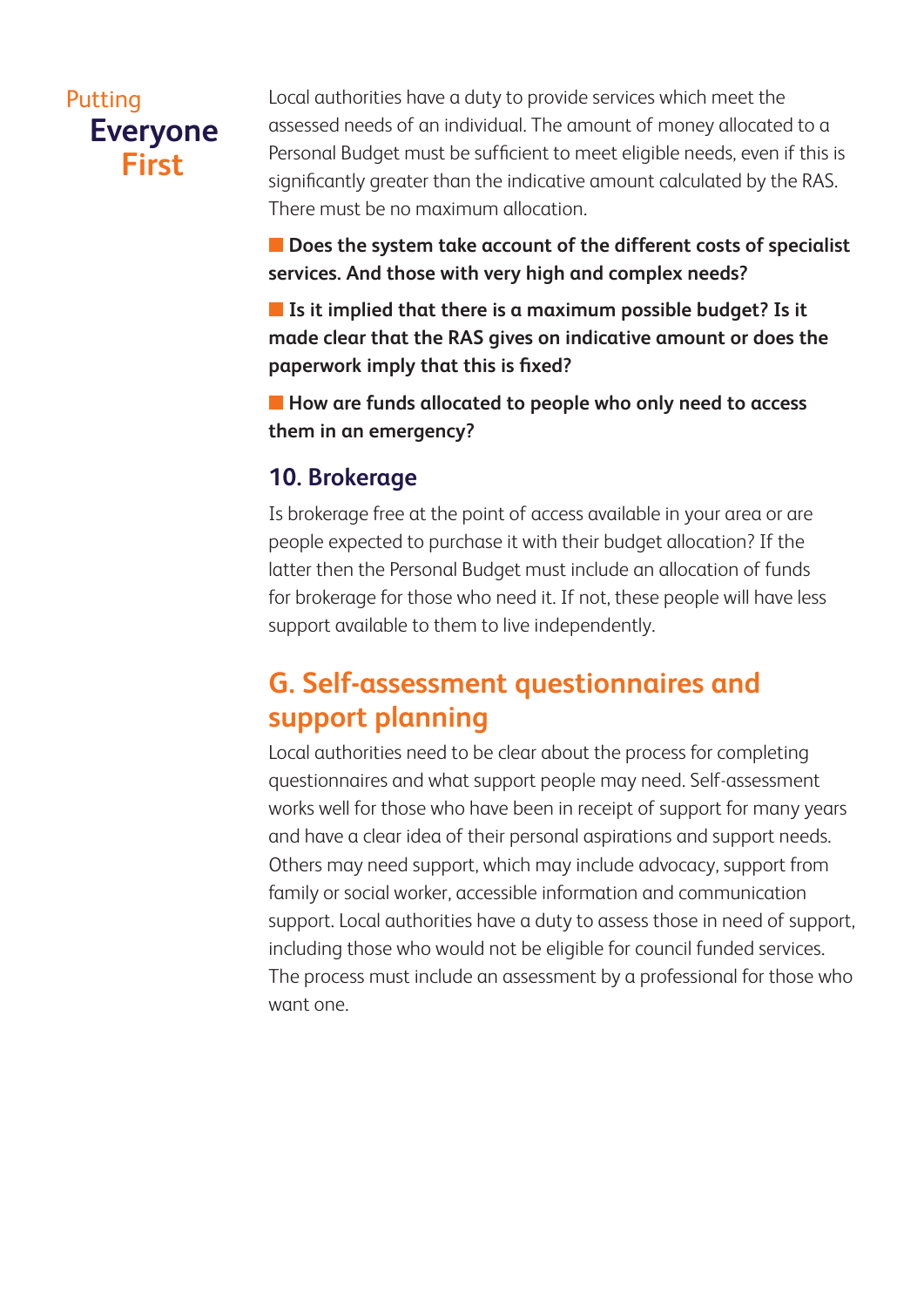People may under-assess their needs. People with recent acquired disability may either be in denial about the level of difficulty they face or may "accept their fate" and so they settle for a higher level of dependency. They may also not be aware of support that would help, especially if they need technical equipment not in general use. Those with complex needs may not have the self-awareness required to understand the support they require.

If a person already has a good support package in place, they may currently be able to carry out the task. For example, a person with the right support in place may not display challenging behaviour, but if that support were removed this would change. Self-assessment and support planning need to allow people to think about what their life would be like if they didn't have their current level of support.

People may take questions too literally and therefore misrepresent their support needs. For example, a person may feel they can cook a meal for themselves, when they can only heat a meal in the microwave with supervision. A person may be able to get dressed in the morning, but if this takes two hours and causes pain and exhaustion then they may need support.

**n** How does the process ensure that those who underestimate **their needs are supported to get the resource allocation they need?**

**n** Does the introduction to the questionnaire, and the way the **assessment is carried out, make it clear how the person is to approach completing it e.g. assuming they didn't have the support they have currently?**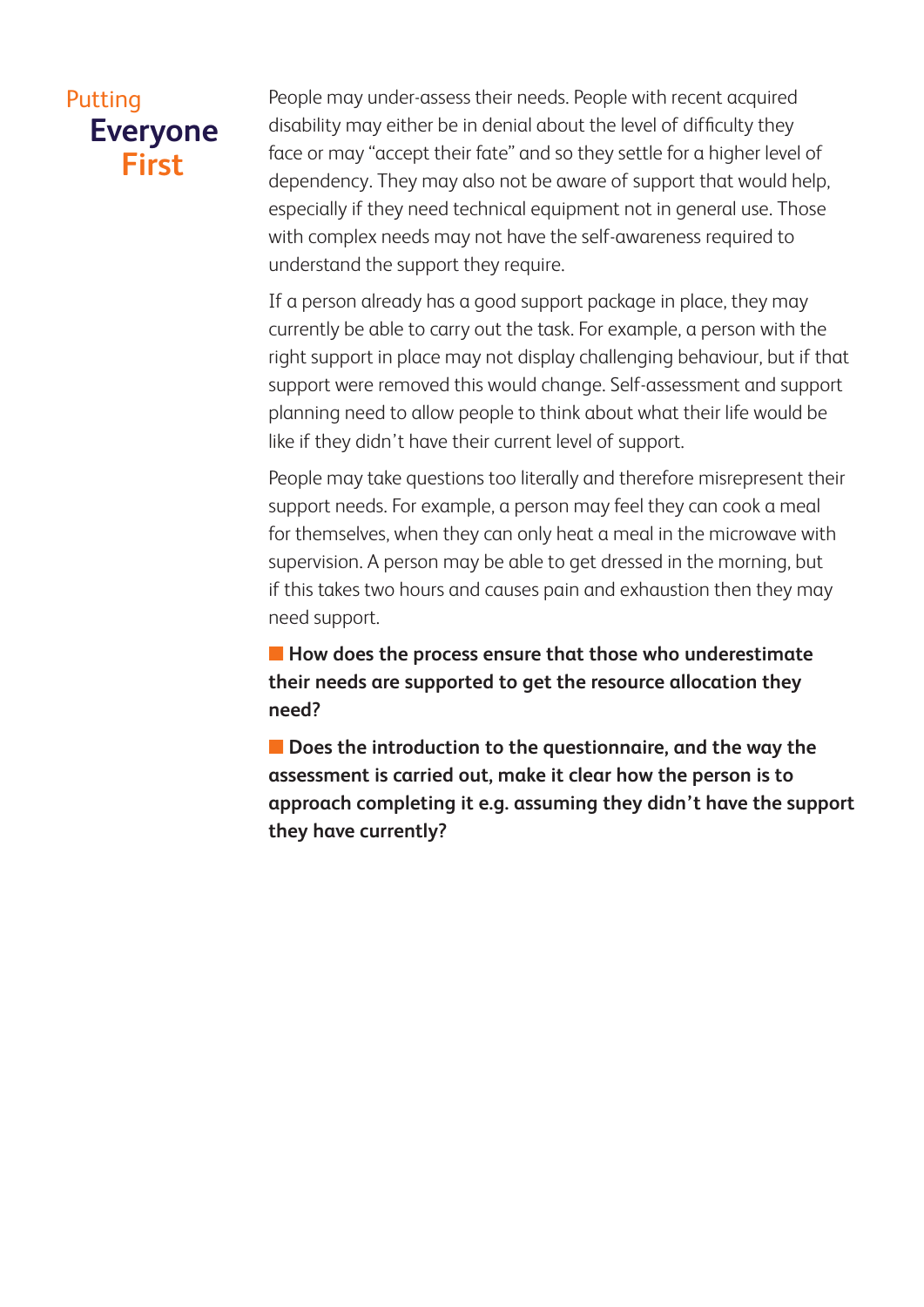#### **Summary checklist**

Do you want to develop a RAS self-assessment questionnaire? Consider the alternatives before making this decision.

If you do decide to develop a RAS questionnaire, are your staff clear about the role of the RAS in the process of assessment and support planning?

Ask the following questions:

- **Will your assessment and support planning process adequately address communication support needs?**
- **Does the process include both mobility around the home and travel outside the home, including transport?**
- **Do questions assume that the only people who have difficulty with mobility are those with a physical disability? Or are other needs taken account of, such as visual impairment, memory problems, learning disability, mental health problems or autism spectrum disorder, including, for example, support to read timetables, identify the right bus or get to the bus stop safely?**
- **Is the personal safety of those who may need support in the community taken into account?**
	- **Is access to information taken into account?**
- **Does the process take account of the needs of people who, whilst physically capable of carrying out tasks, require prompting to do so?**
- **Are emergency support needs included in the process?**
- **Is it made clear to those with fluctuating conditions or whose needs vary how they should approach the process?**
- **Are all the questions clear and unambiguous?**